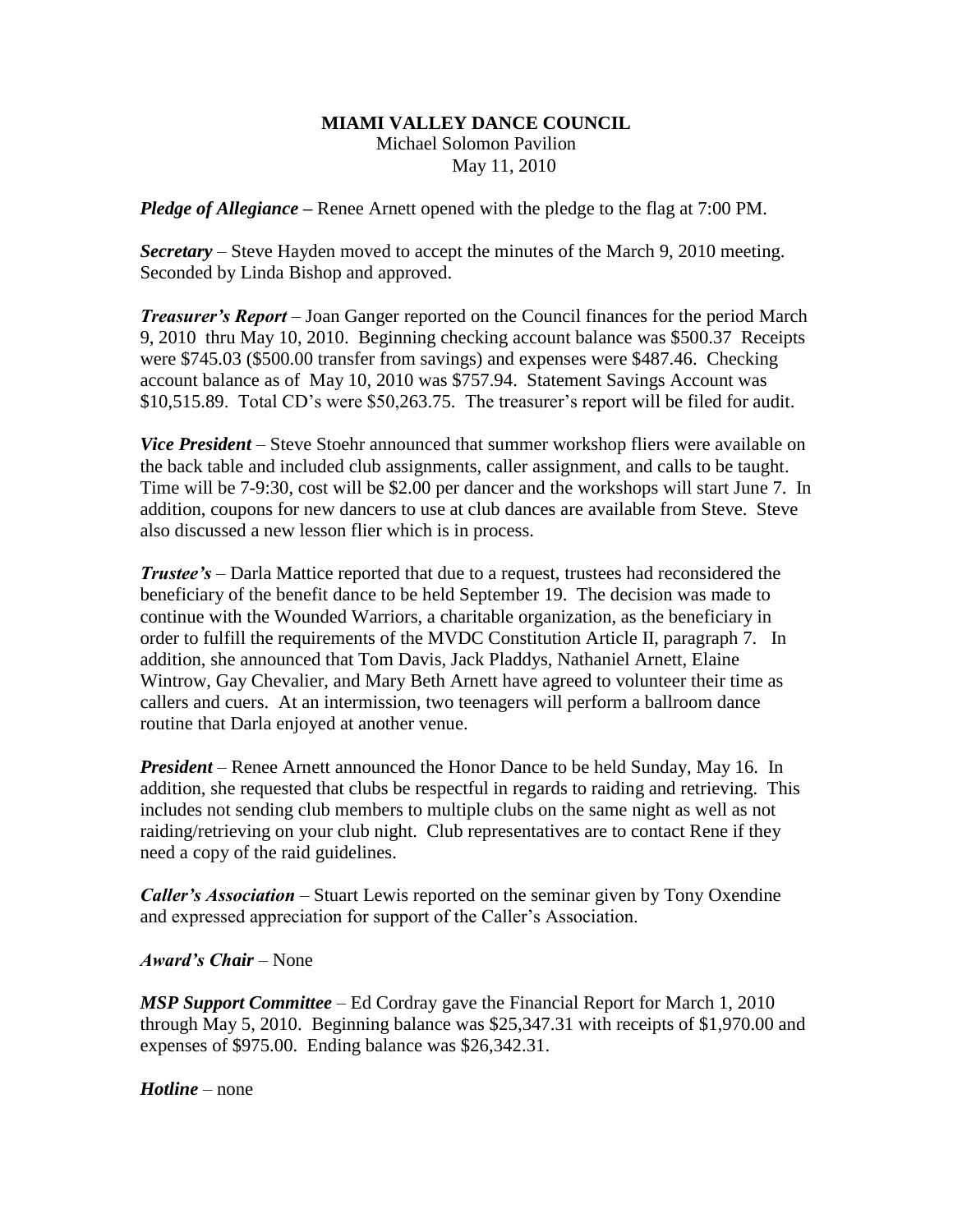*State Corps* – Steve Hayden reported on the State Corps meeting held in Aurora. Dick and June Walser received their Honor Badge. Steve reminded Club representatives that for one year, council honor couples are to be admitted to dances for free, unless the dance is a special dance. Steve reported on the State Corps election: President- Steve Hayden; Vice-President- Steve Stoehr; Treasurer- Bob & Judy Calkins; Corresponding Secretary-Irene & Ray Dommin; Recording Secretary- Marianne King. The August State Corps meeting will be held at the Engineers Club in Dayton.

*Convention Committee* – Steve Hayden reported that the 2011 state convention treasury is almost empty. Golf shirts and T-shirts are for sale. See Sharry Hayden for quilt raffle tickets. Club members are urged to register early. 10,000 flyers have been printed. 50 are registered for the convention to date, and 6 tours will be held. Steve reported on the success of the table and show at the Aurora convention. A convention fundraiser dance will be held July 31 with Ken Roberts, Jason & Elaine. The convention committee will host and provide food.

*Newsletter* – Cheryl had received club news from Clinton County, Double H, Gem City, Hoosier Corners and Yellow Rockers. She encouraged other clubs to send her information within a day or two for inclusion in the next MVDC newsletter.

*Unfinished Business* – Steve Hayden made a motion to waive the reading of the proposed MVDC by-law changes, Linda Bishop seconded, and club representatives approved. Motion to accept the by-law changes was made by Ed Cordray. Seconded by Larry Carey. There was no discussion. Renee asked for individual oral club votes and a written tally as club names were read aloud. The proposal to modify the MVDC by-laws was approved, with 20 "yes" and 2 "no" votes. Renee requested that Ed maintain his responsibilities until the new committee begins to function.

*New Business* – Dick Bishop announced that a "Fall Round-Up" for recruiting purposes will be held again at Indian Lake on August 28 and 29 from 11:00-5:00. Dick Winkler is organizing the callers. Clubs were encouraged to participate by bringing dancers and lesson flyers. Last year's Round-up was successful, with 320 dancers participating and several new students recruited. Kathy Divens requested assistance with a demo at the Strawberry Festival on June 5.

*Club News-* Tuesday Plus, Yellow Rockers, Miami Valley Folk Dancers, Cardinal Squares, Concord Cloverleafs, Gem City, and Kitty Hawks made announcements. Steve Hayden shared an idea from State Corps that clubs have open-houses and invite nondancers for the first hour of their dances during the months of June through August.

*Attendance* – Wheeler Dealers and Whirlaways were not signed in.

*Adjournment* – Jean Aills made a motion to adjourn. Seconded by Jim Feerer. Motion carried and meeting was adjourned at 7:45 PM.